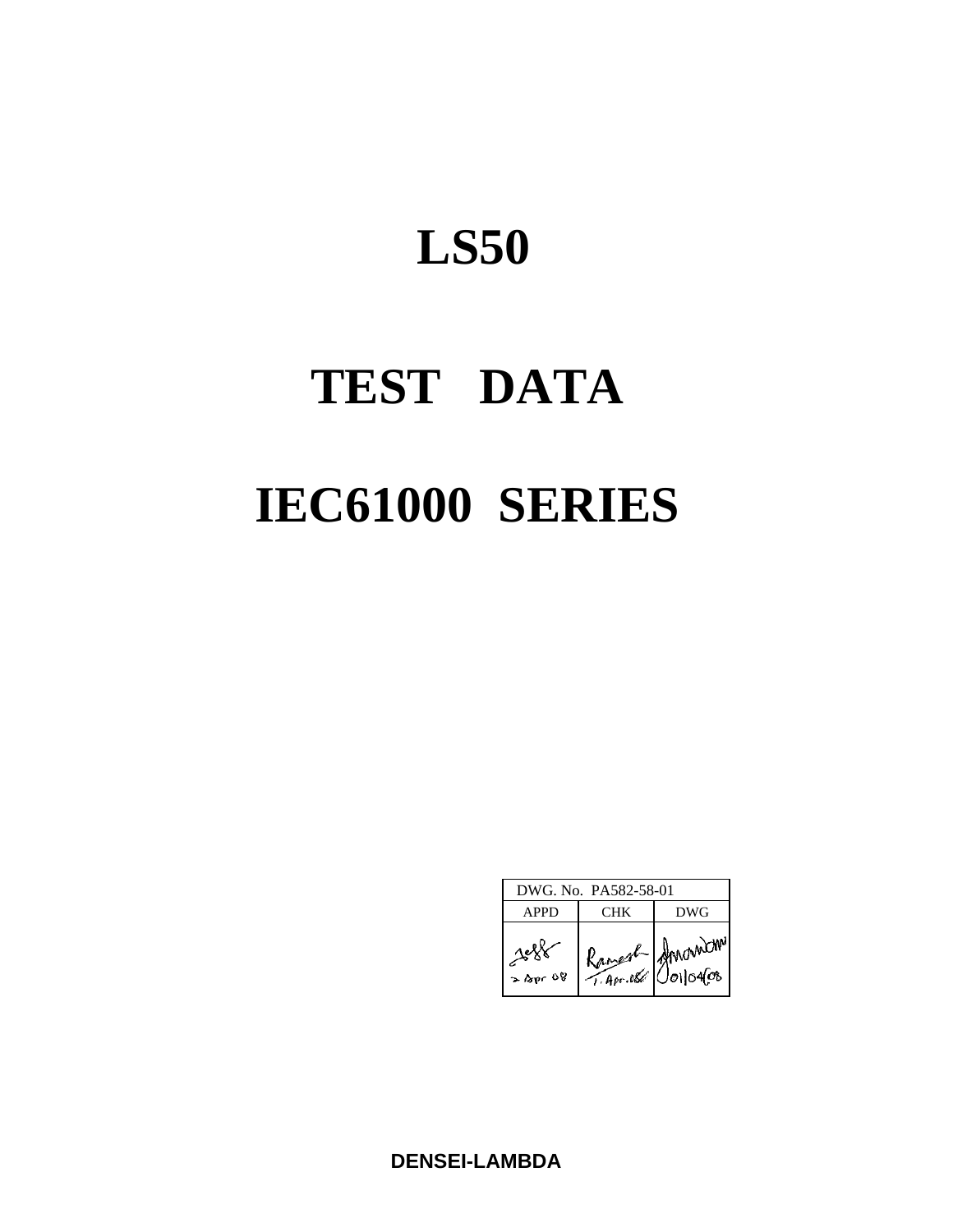# **INDEX**

|    |                                                                                           | $R-1$ |
|----|-------------------------------------------------------------------------------------------|-------|
|    | 2. Radiated Radio-Frequency Electromagnetic Field Immunity Test (IEC61000-4-3)            | $R-3$ |
|    |                                                                                           | $R-5$ |
|    |                                                                                           | $R-6$ |
| 5. | Conducted Disturbances Induced by Radio-Frequency Field Immunity Test<br>$(IEC61000-4-6)$ | $R-7$ |
|    |                                                                                           | $R-8$ |
|    | 7. Voltage Dips, Short Interruptions Immunity Test (IEC61000-4-11)                        | $R-9$ |

※ Test results are typical data. Nevertheless the following results are considered to be actual capability data because all units have nearly the same characteristics.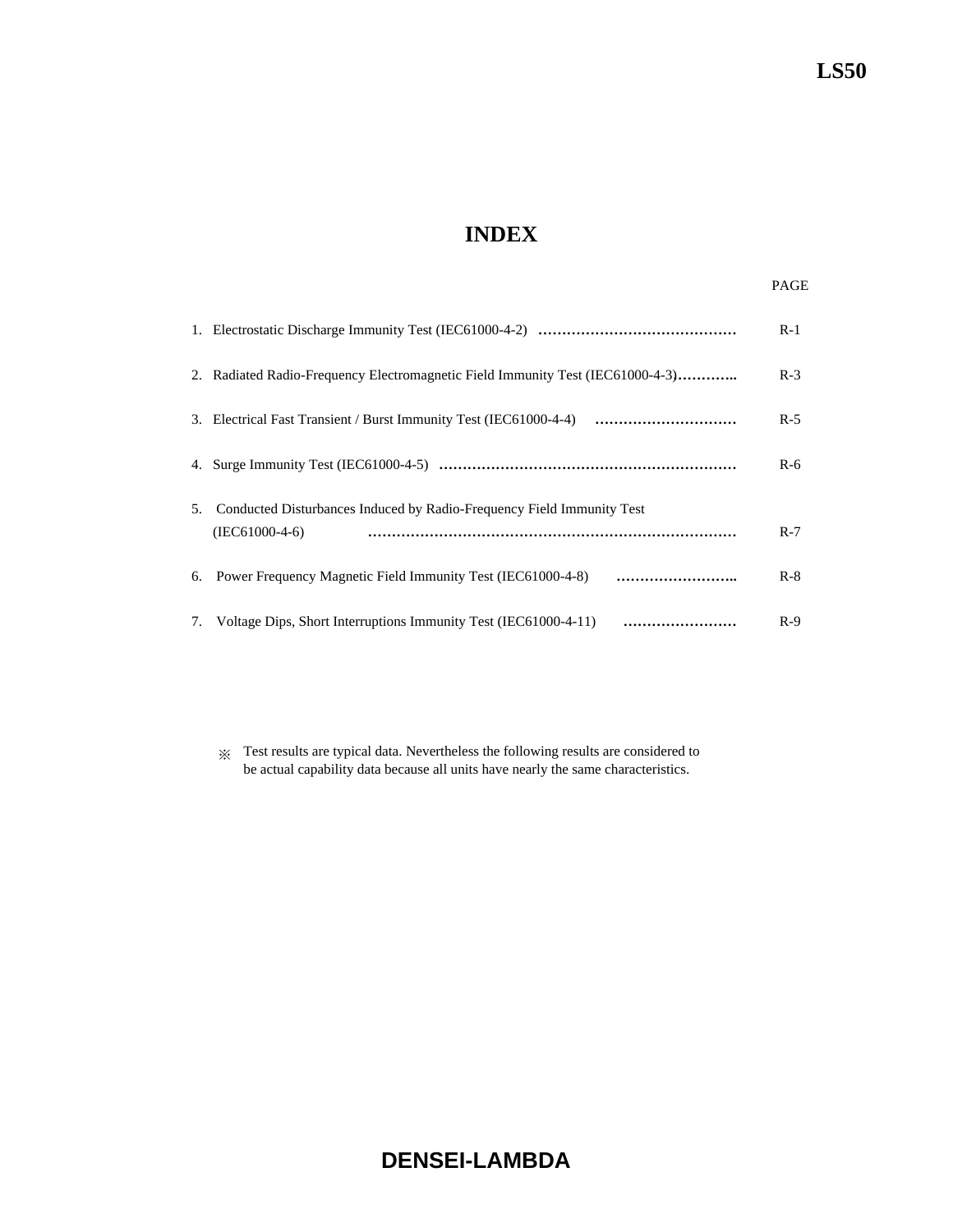# **1. Electrostatic Discharge Immunity Test (IEC61000-4-2)**

# **MODEL : LS50**

#### **(1) Equipment Used**

| Electrostatic Discharge Simulator: |                      |                      | <b>NSG435</b> | (SCHAFFNER)                       |       |                |
|------------------------------------|----------------------|----------------------|---------------|-----------------------------------|-------|----------------|
| Discharge Resistance               |                      | $\ddot{\phantom{a}}$ | $330\Omega$   | Capacitor<br>$\ddot{\phantom{a}}$ | 150pF |                |
| (2) Test Conditions                |                      |                      |               |                                   |       |                |
| Input Voltage                      | ÷                    | $230$ VAC            |               | <b>Output Voltage</b>             | ÷     | Rated          |
| <b>Output Current</b>              | ÷                    | 100%                 |               | Polarity                          |       | $+$ , -        |
| Number of Tests                    | $\ddot{\phantom{a}}$ | 10 times             |               | <b>Ambient Temperature</b>        | ٠     | $25^{\circ}$ C |
| Discharge Interval                 |                      | $>1$ Second          |               |                                   |       |                |

#### **(3) Test Method and Device Test Point**

| <b>Contact Discharge</b> | FG, Case Screw                            |
|--------------------------|-------------------------------------------|
| Air Discharge            | Input and Output Terminal, FG, Case Screw |



#### **(4) Acceptable Conditions**

- 1. Output voltage regulation not to exceed  $\pm 5\%$  of initial (before test) value during test.
- 2. Output voltage to be within regulation specification after the test.
- 3. Along with 1 and 2, no discharge of fire or smoke, as well as no output failure.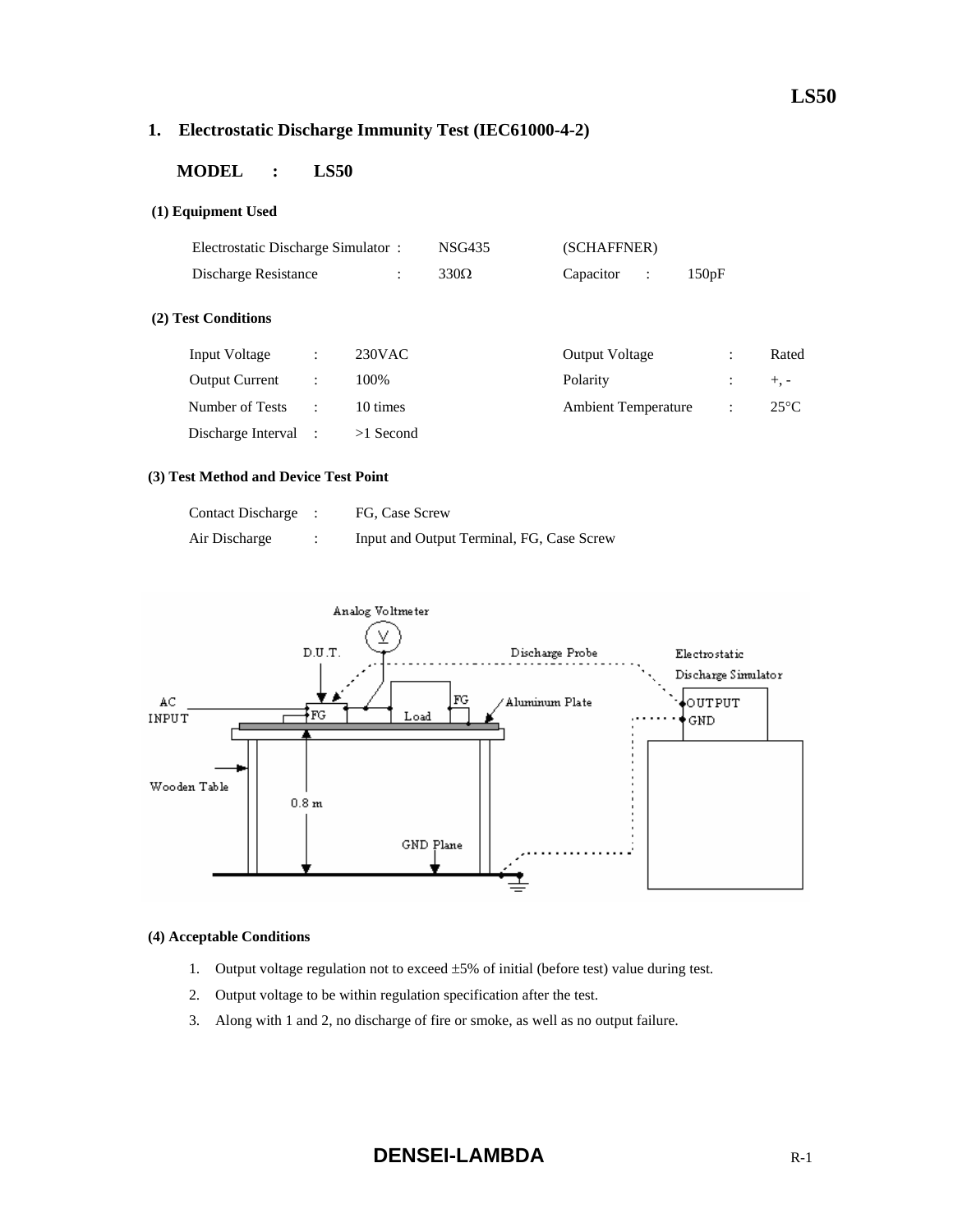#### **(5) Test Results**

| <b>Contact Discharge</b><br>(kV | LS50-5      | Air Discharge<br>(kV | LS50-5      |
|---------------------------------|-------------|----------------------|-------------|
|                                 | <b>PASS</b> |                      | <b>PASS</b> |
|                                 | <b>PASS</b> |                      | <b>PASS</b> |
|                                 | <b>PASS</b> |                      | <b>PASS</b> |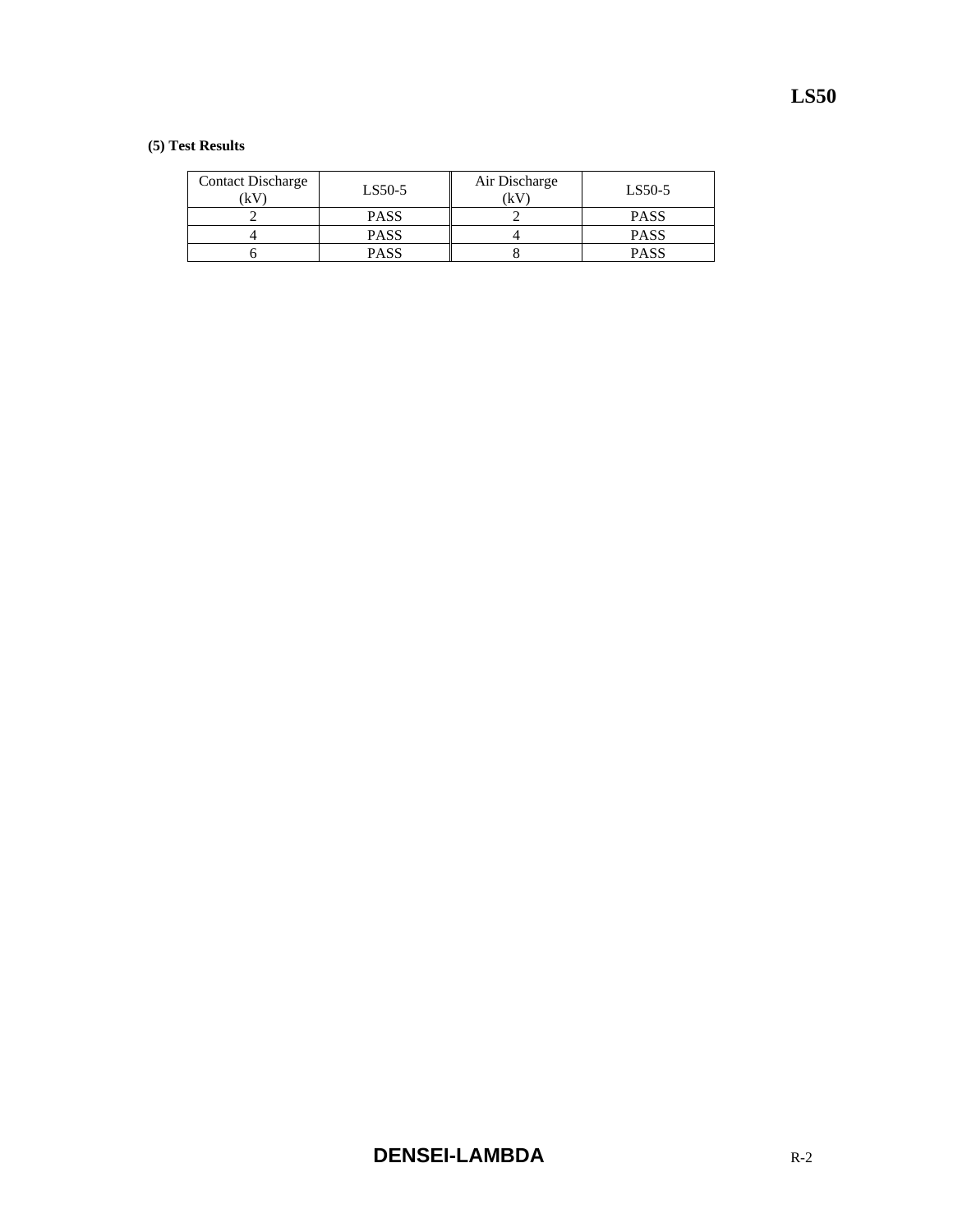# **2. Radiated Radio-Frequency Electromagnetic Field Immunity Test (IEC61000-4-3)**

## **MODEL : LS50**

#### **(1) Equipment Used**

| R&S Signal Generator – SG1     | SMG             |
|--------------------------------|-----------------|
| AR Power Meter – PM2           | PM2002 & PH2006 |
| AR Isotropic Field Monitor     | <b>FM5004</b>   |
| AR Power Amplifier             | 1000L           |
| EMCO Biconical Antenna – B5    | 3109            |
| EMCO Log Periodic Antenna -L5: | 3146            |
| AR Directional Coupler – DC8   | DC6280          |
| Narda E-field Probe            | 8.3             |

#### **(2) Test Conditions**

| Input Voltage              | $230$ VAC                          | <b>Output Voltage</b>      | : Rated                   |
|----------------------------|------------------------------------|----------------------------|---------------------------|
| <b>Output Current</b>      | 100%                               | Amplitude Modulated        | : 80%, 1kHz               |
| Electromagnetic Frequency: | $80\text{-}1000$ MHz               | <b>Ambient Temperature</b> | : $25^{\circ}$ C          |
| Distance                   | 3.0 <sub>m</sub>                   | Wave Angle                 | : Horizontal and Vertical |
| Sweep Conditions           | 1.0% Step Up, 2.8 Seconds Hold     |                            |                           |
| Test Angle                 | Top/Bottom, Both Sides, Front/Back |                            |                           |

#### **(3) Test Method**

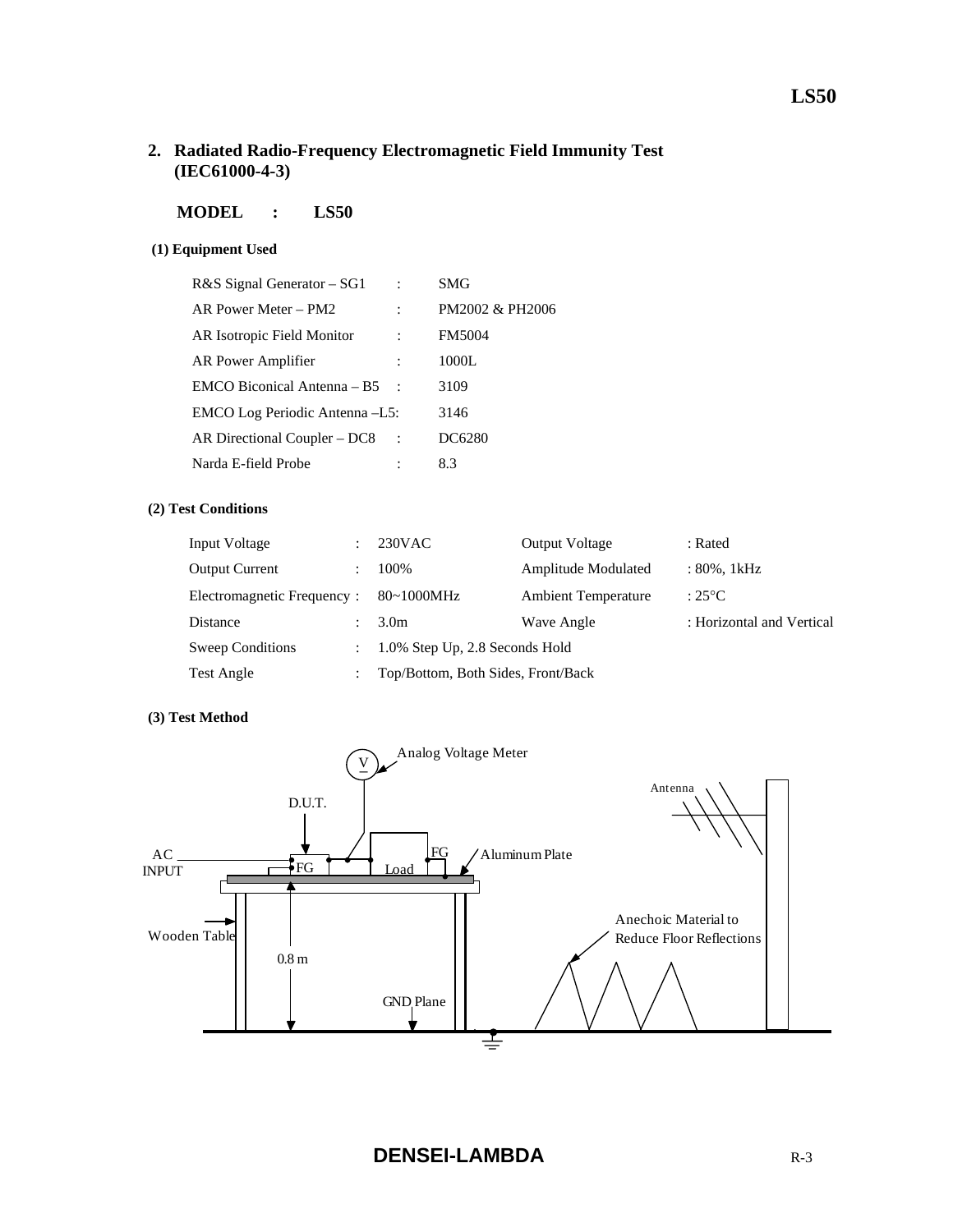#### **(4) Acceptable Conditions**

- 1. Output voltage regulation not to exceed ±5% of initial (before test) value during test.
- 2. Output voltage to be within regulation specification after the test.
- 3. Along with 1 and 2, no discharge of fire or smoke, as well as no output failure.

#### **(5) Test Results**

| Radiation Field Strength (V/m) | LS50-5      |
|--------------------------------|-------------|
|                                | <b>PASS</b> |
|                                | <b>PASS</b> |
|                                | <b>PASS</b> |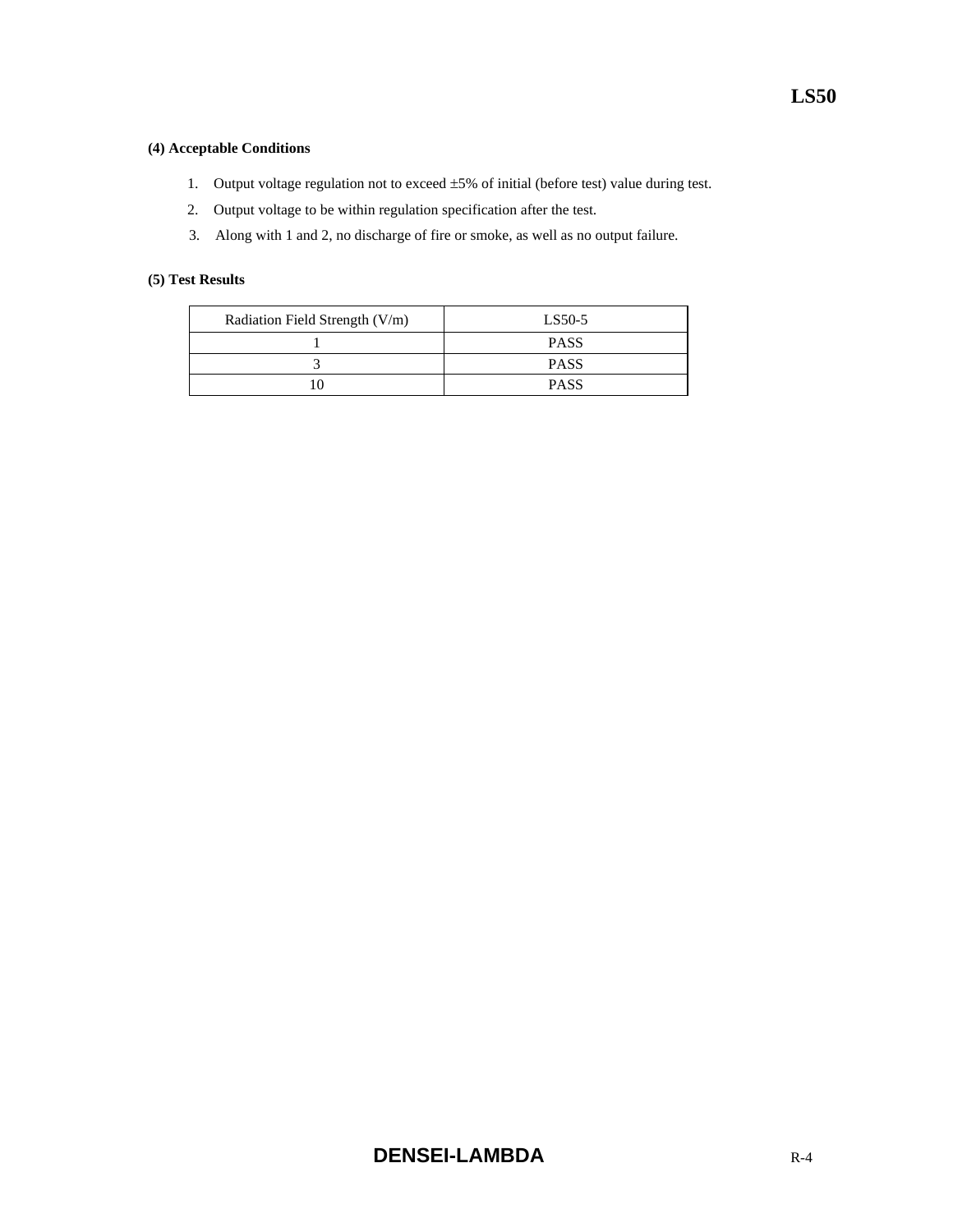# **3. Electrical Fast Transient / Burst Immunity Test (IEC61000-4-4)**

# **MODEL : LS50**

#### **(1) Equipment Used**

EFT/B (Generator) : NSG-2025 (SCHAFFNER)

#### **(2) Test Conditions**

| Input Voltage         | $230$ VAC | <b>Output Voltage</b>      | Rated         |
|-----------------------|-----------|----------------------------|---------------|
| <b>Output Current</b> | 100%      | Polarity                   | $+$ . -       |
| Number of Tests       | 3 times   | <b>Ambient Temperature</b> | $25^{\circ}C$ |
| Test time             | l minute  |                            |               |

#### **(3) Test Method and Device Test Points**

Apply to (N,L,FG), (NL), (N), (L), (FG)



#### **(4) Acceptable Conditions**

- 1. Output voltage regulation not to exceed ±5% of initial (before test) value during test.
- 2. Output voltage to be within regulation specification after the test.
- 3. Along with 1 and 2, no discharge of fire or smoke, as well as no output failure.

#### **(5) Test Results**

| Test Voltage (kV) | Repetition Rate (kHz) | LS50-5      |
|-------------------|-----------------------|-------------|
|                   |                       | <b>PASS</b> |
|                   |                       | <b>PASS</b> |
|                   |                       | <b>PASS</b> |

**4. Surge Immunity Test (IEC61000-4-5)**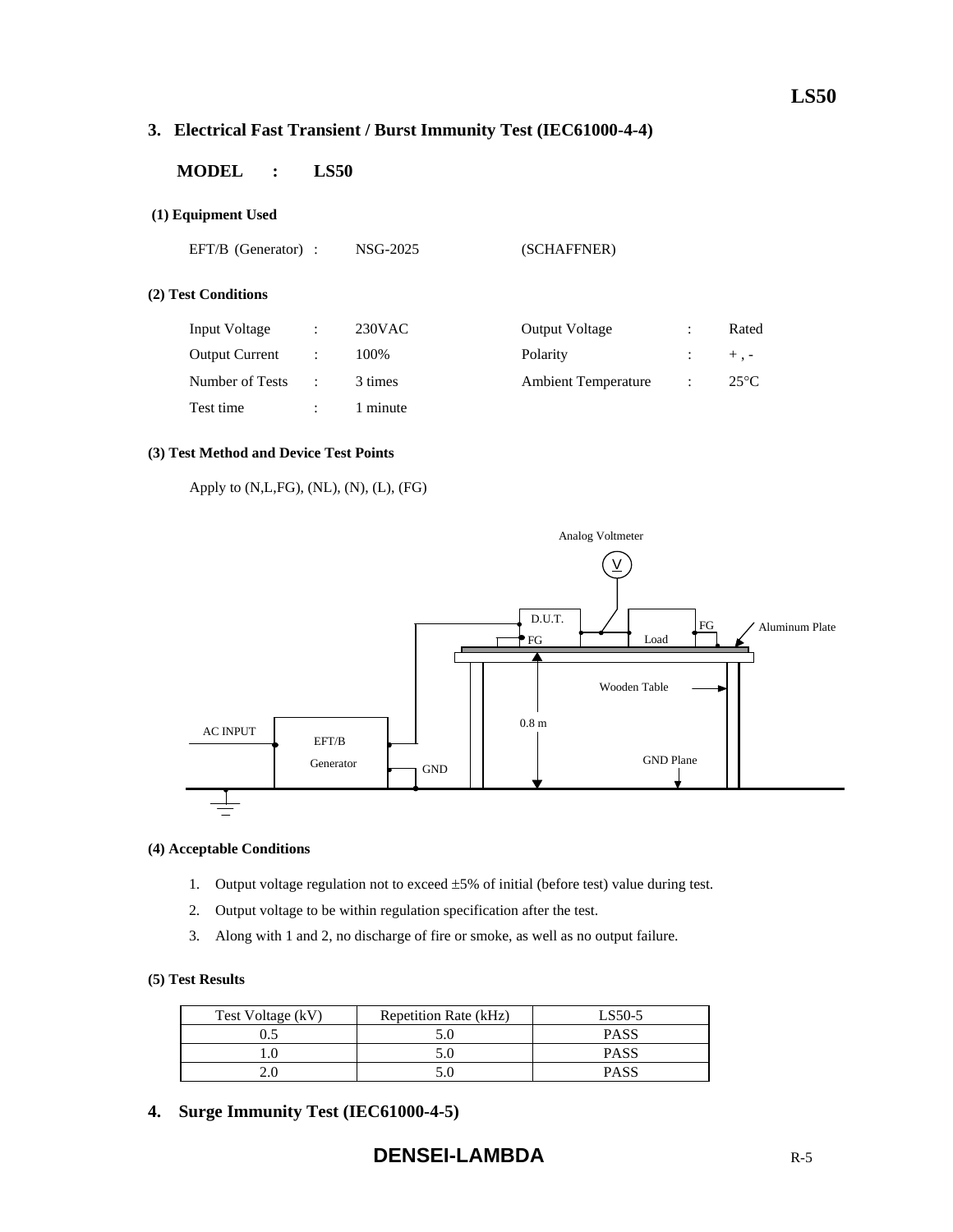#### **MODEL : LS50**

| (1) Equipment Used                              |                               |     |                            |               |                |                |
|-------------------------------------------------|-------------------------------|-----|----------------------------|---------------|----------------|----------------|
| <b>Impulse Network</b><br>$\mathcal{L}$         | <b>PNW2050</b>                |     |                            |               |                |                |
| <b>Pulse Coupling Network</b>                   | <b>CDN</b> 133                |     |                            |               |                |                |
| Coupling Impedance<br>$\mathbb{R}^{\mathbb{Z}}$ | Common                        | 12W | Coupling Capacitance       | $\mathcal{L}$ | Common         | $9 \mu F$      |
|                                                 | Normal                        | 2w  |                            |               | Normal         | $18\mu F$      |
| (2) Test Conditions                             |                               |     |                            |               |                |                |
| <b>Input Voltage</b>                            | $230$ VAC<br>÷                |     | <b>Output Voltage</b>      |               | ÷              | Rated          |
| <b>Output Current</b>                           | 100\%<br>$\ddot{\cdot}$       |     | Number of Tests            |               | $\ddot{\cdot}$ | 3 times        |
| Polarity                                        | $+$ , $-$<br>÷                |     | Mode                       |               | $\ddot{\cdot}$ | Common, Normal |
| Phase                                           | $0, 90$ deg<br>$\ddot{\cdot}$ |     | <b>Ambient Temperature</b> |               | $\ddot{\cdot}$ | $25^{\circ}$ C |

#### **(3) Test Method and Device Test Points**

Apply to Common mode (N-FG, L-FG) and Normal mode (N-L).



**(4) Acceptable Conditions** 

- 1. Output voltage regulation not to exceed ±5% of initial (before test) value during test.
- 2. Output voltage to be within regulation specification after the test.
- 3. Along with 1 and 2, no discharge of fire or smoke, as well as no output failure.

#### **(5) Test Results**

| Test Voltage (kV)<br>Common | LS50-5      | Test Voltage (kV)<br>Normal | $LS50-5$    |
|-----------------------------|-------------|-----------------------------|-------------|
| 0.5                         | <b>PASS</b> | 0.5                         | <b>PASS</b> |
|                             | <b>PASS</b> |                             | <b>PASS</b> |
|                             | <b>PASS</b> | 2.0                         | <b>PASS</b> |
|                             | <b>PASS</b> | -                           | -           |

**5. Conducted Disturbances Induced by Radio-Frequency Field Immunity Test (IEC61000-4-6)**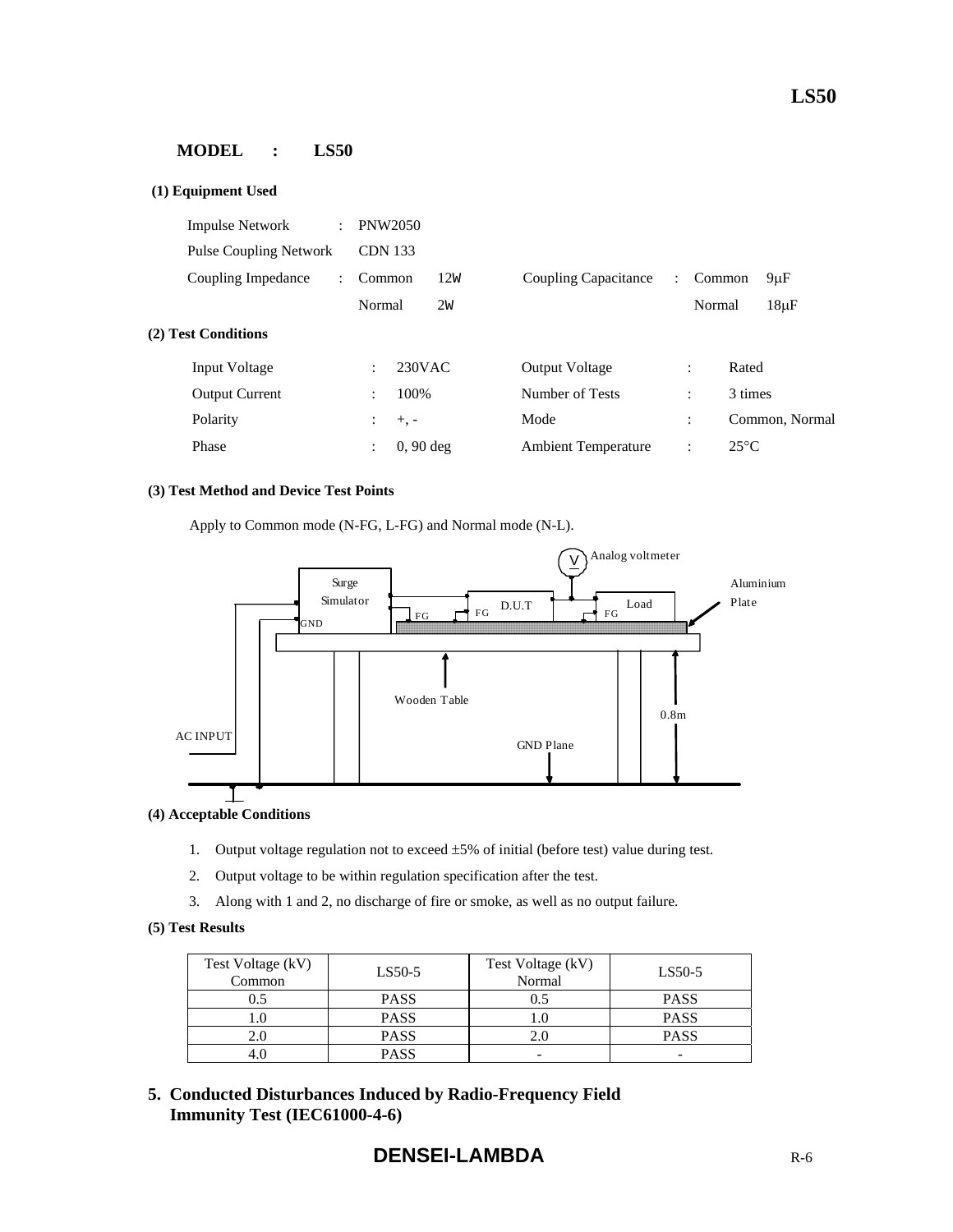#### **MODEL : LS50**

#### **(1) Equipment Used**

| Schaffner HF Generator                       | NSG2070-1      |
|----------------------------------------------|----------------|
| FCC Power Line Coupling Decoupling Network : | FCC-801-M3-16A |

#### **(2) Test Conditions**

| Input Voltage              | 230VAC/50Hz                    | <b>Output Voltage</b>       | Rated            |
|----------------------------|--------------------------------|-----------------------------|------------------|
| <b>Output Current</b>      | 100%                           | Electromagnetic Frequency : | $150kHz - 80MHz$ |
| <b>Ambient Temperature</b> | $25^{\circ}$ C                 |                             |                  |
| Sweep Conditions           | 1.0% Step Up, 2.8 Seconds Hold |                             |                  |

#### **(3) Test Method**



#### **(4) Acceptable Conditions**

- 1. Output voltage regulation not to exceed ±5% of initial (before test) value during test.
- 2. Output voltage to be within regulation specification after the test.
- 3. Along with 1 and 2, no discharge of fire or smoke, as well as no output failure.

#### **(5) Test Results**

| Test Voltage (V) | LS50-5      |  |
|------------------|-------------|--|
|                  | <b>PASS</b> |  |
|                  | <b>PASS</b> |  |
|                  | <b>PASS</b> |  |

**6. Power Frequency Magnetic Field Immunity Test (IEC61000-4-8)** 

# **DENSEI-LAMBDA** R-7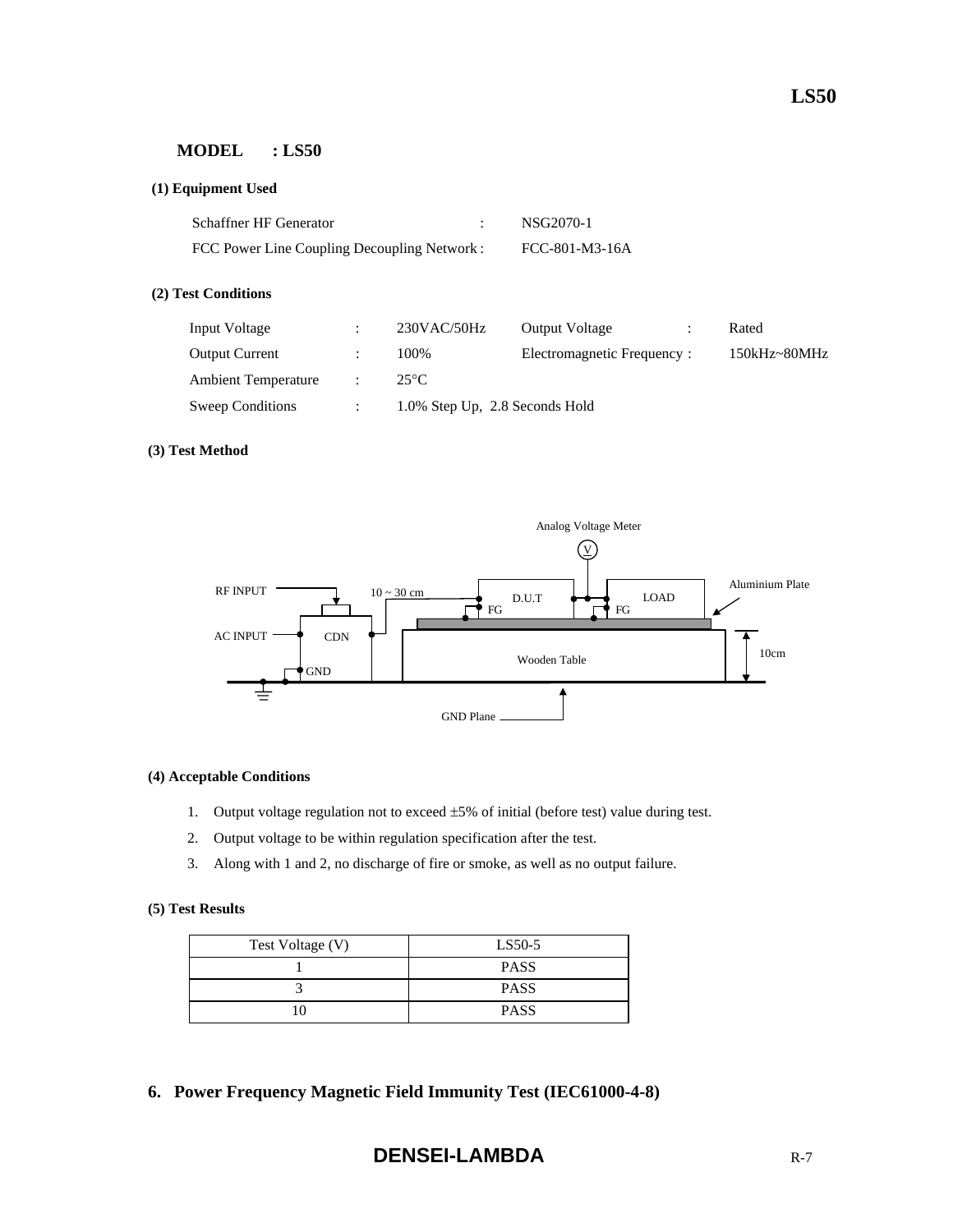## **MODEL : LS50**

#### **(1) Equipment Used**

| Schaffner Immunity Tester – BEST1  | <b>BEST EMC</b> |
|------------------------------------|-----------------|
| Schaffner Magnetic Field Generator | <b>INA 702</b>  |

#### **(2) Test Conditions**

| Input Voltage         | 230VAC                      | <b>Output Voltage</b>      | Rated         |
|-----------------------|-----------------------------|----------------------------|---------------|
| <b>Output Current</b> | 100%                        | <b>Magnetic Frequency</b>  | 50 Hz         |
| <b>Test Time</b>      | $> 10$ sec (Each direction) | <b>Ambient Temperature</b> | $25^{\circ}C$ |
| Direction             | X, Y, Z                     |                            |               |

#### **(3) Test Method and Device Test Point**



#### **(4) Acceptable Conditions**

- 1. Output voltage regulation not to exceed  $\pm$ 5% of initial (before test) value during test.
- 2. Output voltage to be within output voltage regulation specification after the test.
- 3. Along with 1 and 2, no discharge of fire or smoke, as well as no output failure.

#### **(5) Test Result**

| Magnetic Field Strength (A/m) | LS50-5      |  |
|-------------------------------|-------------|--|
|                               | <b>PASS</b> |  |
|                               | <b>PASS</b> |  |
|                               | <b>PASS</b> |  |
|                               | <b>PASS</b> |  |